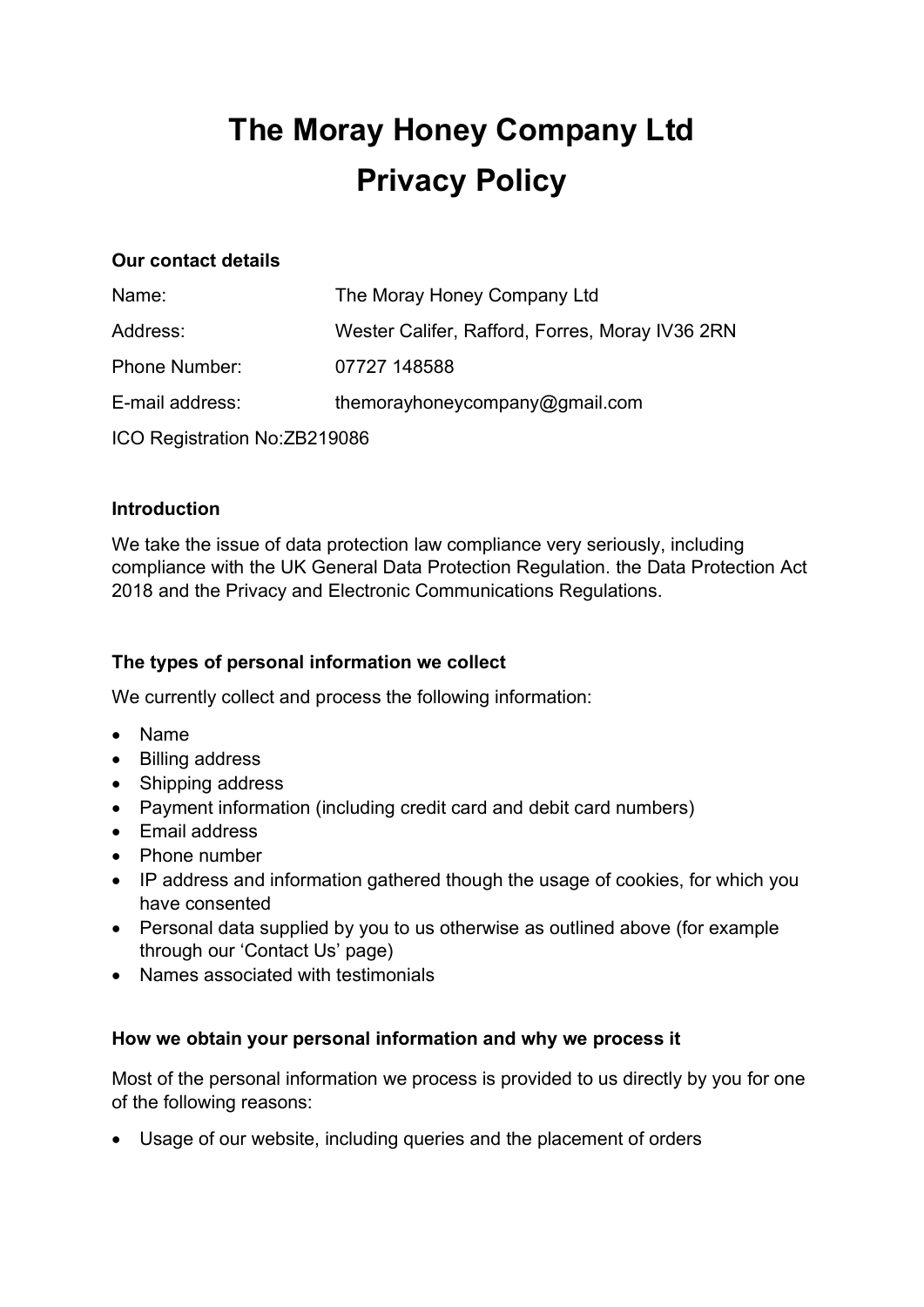• Information which you provide to use, whether though email, telephone, social media or face to face

Please note that we have a separate cookie policy, which you can access www.themorayhoneycompany.co. Our website may contain links to other websites. We are not responsible for how these websites / data controllers might process your personal data.

We use the information that you have given us in order to:

- Fulfil any orders placed
- Communicate with you
- Identify and potential risks or fraud relating to ourselves or others

#### Whom may we share your personal data with?

We may disclose your personal data to any of our employees, officers, contractors, insurers, professional advisors, agents, suppliers or subcontractors and trusted third parties insofar as reasonably necessary, and in accordance with data protection legislation.  

Your payment will be processed through WorldPay if you pay online.

We may also disclose your personal data:  

- with your consent;
- to the extent that we are required to do so by law;
- to protect the rights, property and safety of us, our customers, users of our websites and other persons;
- in connection with any ongoing or prospective legal proceedings;
- to the purchaser (or prospective purchaser) of any business or asset that we are (or are contemplating) selling; and / or
- to another organisation if we enter into a joint venture or merge with another organisations.

#### What are the lawful bases for us processing your personal data?

Under the UK General Data Protection Regulation ('UK GDPR'), the lawful bases we rely on for processing this information are:

> (a) Your consent. You are able to remove your consent at any time. You can do this by contacting us using our contact details contained within this privacy notice

- (b) We have a contractual obligation.
- (c) We have a legal obligation.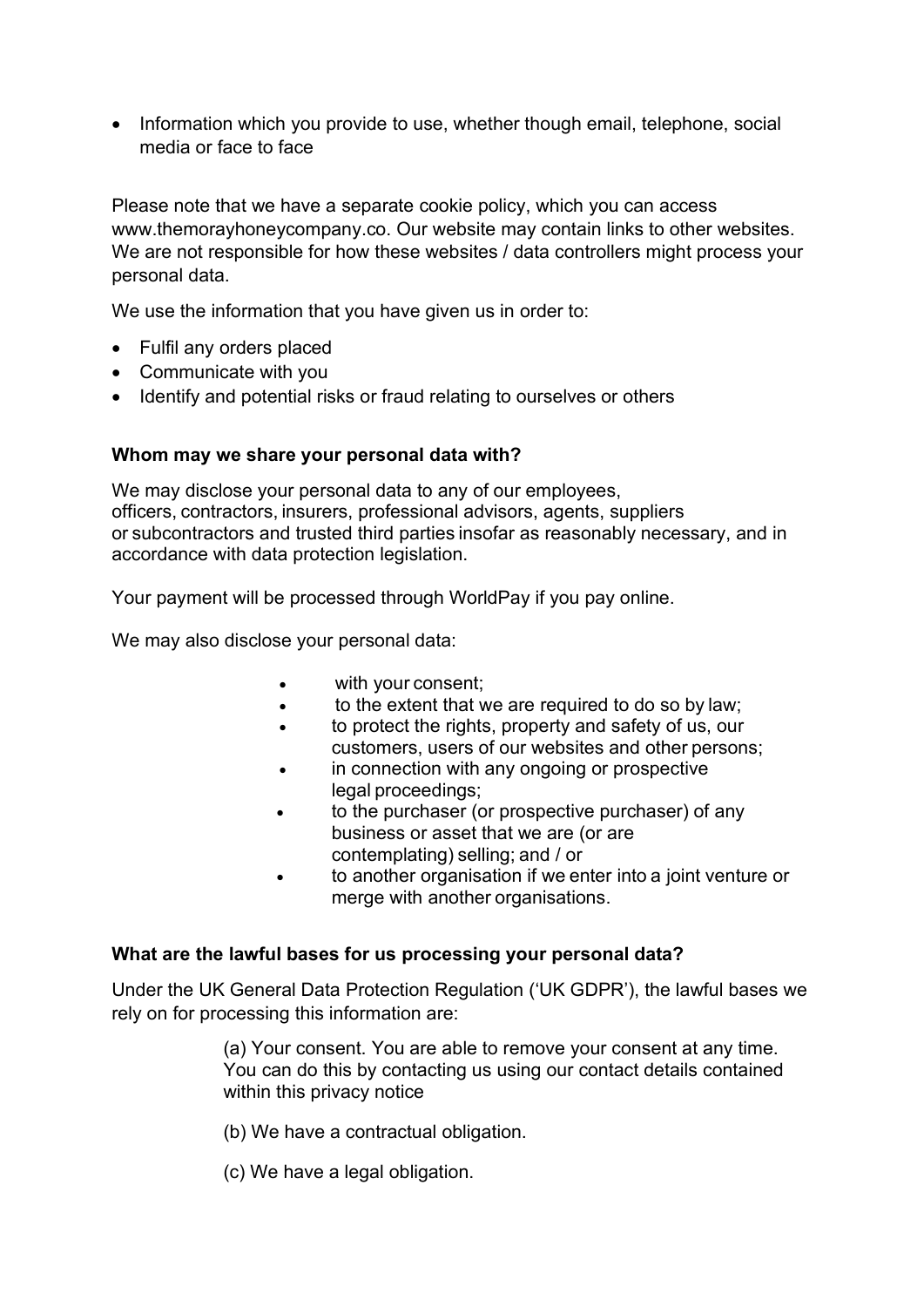- (d) We have a vital interest.
- (e) We have a legitimate interest.

#### How we store your personal information

Your information is securely stored one drive cloud.

We keep information relating to actual orders placed for 5 years. Other personal data is retained in accordance with legal requirements and / or best practice. We will then dispose of your personal data securely.

## Your data protection rights

Under data protection law, you have rights including:

- Your right of access You have the right to ask us for copies of your personal information.
- Your right to rectification You have the right to ask us to rectify personal information you think is inaccurate. You also have the right to ask us to complete information you think is incomplete.
- Your right to erasure You have the right to ask us to erase your personal information in certain circumstances.
- Your right to restriction of processing You have the right to ask us to restrict the processing of your personal information in certain circumstances.
- Your right to object to processing You have the the right to object to the processing of your personal information in certain circumstances.
- Your right to data portability You have the right to ask that we transfer the personal information you gave us to another organisation, or to you, in certain circumstances.

You are not required to pay any charge for exercising your rights. If you make a request, we have one month to respond to you.

Please contact us using the contact details contained within this Privacy Notice if you wish to make a request.

# How to complain or contact us in relation to any queries, including the exercise of your data subject's rights

If you have any concerns about our use of your personal information, you can contact us using the contact details contained within this privacy notice. We would be grateful if you would contact us in the first instance.

Additionally, or alternatively, you can complain to the Information Commissioner's Office ('ICO') if you are unhappy with how we have used your personal data.